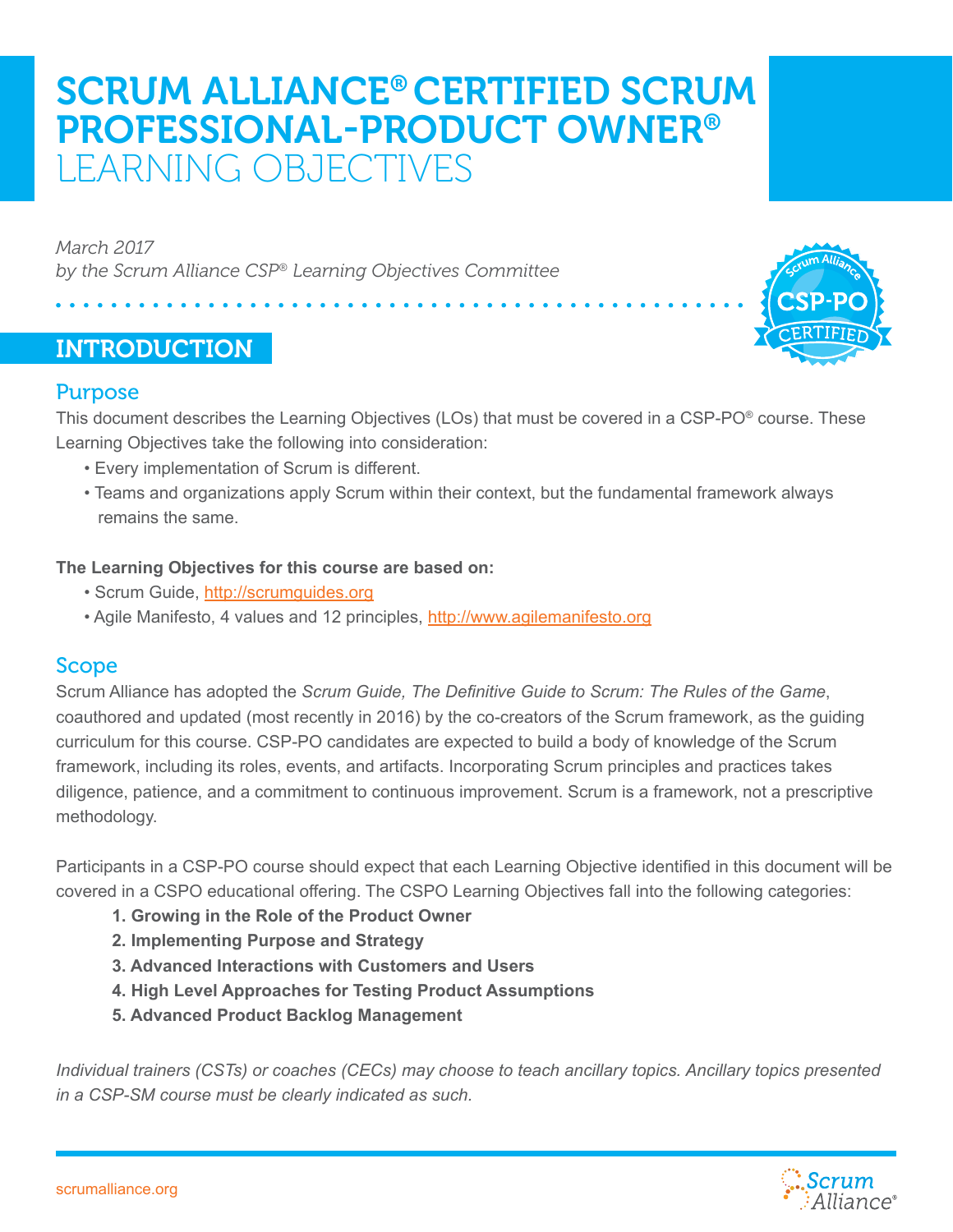# LEARNING OBEJECTIVES

## **A note about examples used in the following Learning Objectives:**

Several Learning Objectives include a list of examples. The examples are used to clarify the intent of the objective. Individual trainers or coaches can use the provided examples, their own examples that still meet the objective, or a mix of both. Examples do not imply that they are the only options, nor that they constitute an exhaustive list.

## **A note about Bloom's Taxonomy:**

While some Learning Objectives appear to prescribe how to teach, that is not the intent. Bloom's-style Learning Objectives describe what the learner can do upon completing the class. Rather than include that text in each Learning Objective, please mentally append the following phrase to each objective:

**"After successful completion of the CSP-PO educational offering, the learner will be able to … "**

# 1. Growing in the Role of the Product Owner

## **Product Owner as Product Champion**

- 1.1. … describe how different organizational designs and structures might impact how a person is selected for and performs the Product Owner role. For example: a Product Owner that has complete ownership of target customer, problem, and solution, a Product Owner that owns the delivery of someone else's idea or initiative, a Product Owner that delivers a shared service to other teams in the organization, or a Product Owner that works on short term projects for which they own the outcome.
- 1.2. ... reflect on how you have changed or adapted your mindset and actions to be successful as a Product Owner.
- 1.3. … propose strategies to fill in missing skills or capabilities the team needs to create successful products. For example: create a lightweight business case to invest in skills or capabilities (such as security, operations, support, sales, marketing, documentation) to reduce risk, increase probability of success, improve efficiency.

### **Advanced Stakeholder Discussion**

- 1.4. … reflect on a facilitated session with stakeholders, providing two examples of how to improve a similar session (e.g., by using an external facilitator, visual management and facilitation methods, establishing ground rules at the beginning of the session).
- 1.5. … demonstrate how to facilitate when two stakeholders have different opinions about a topic (e.g., listing potential benefits and risks in case of a priority conflict).
- 1.6. … apply at least two techniques for gathering, communicating, and leveraging information gathered from internal and external stakeholders.

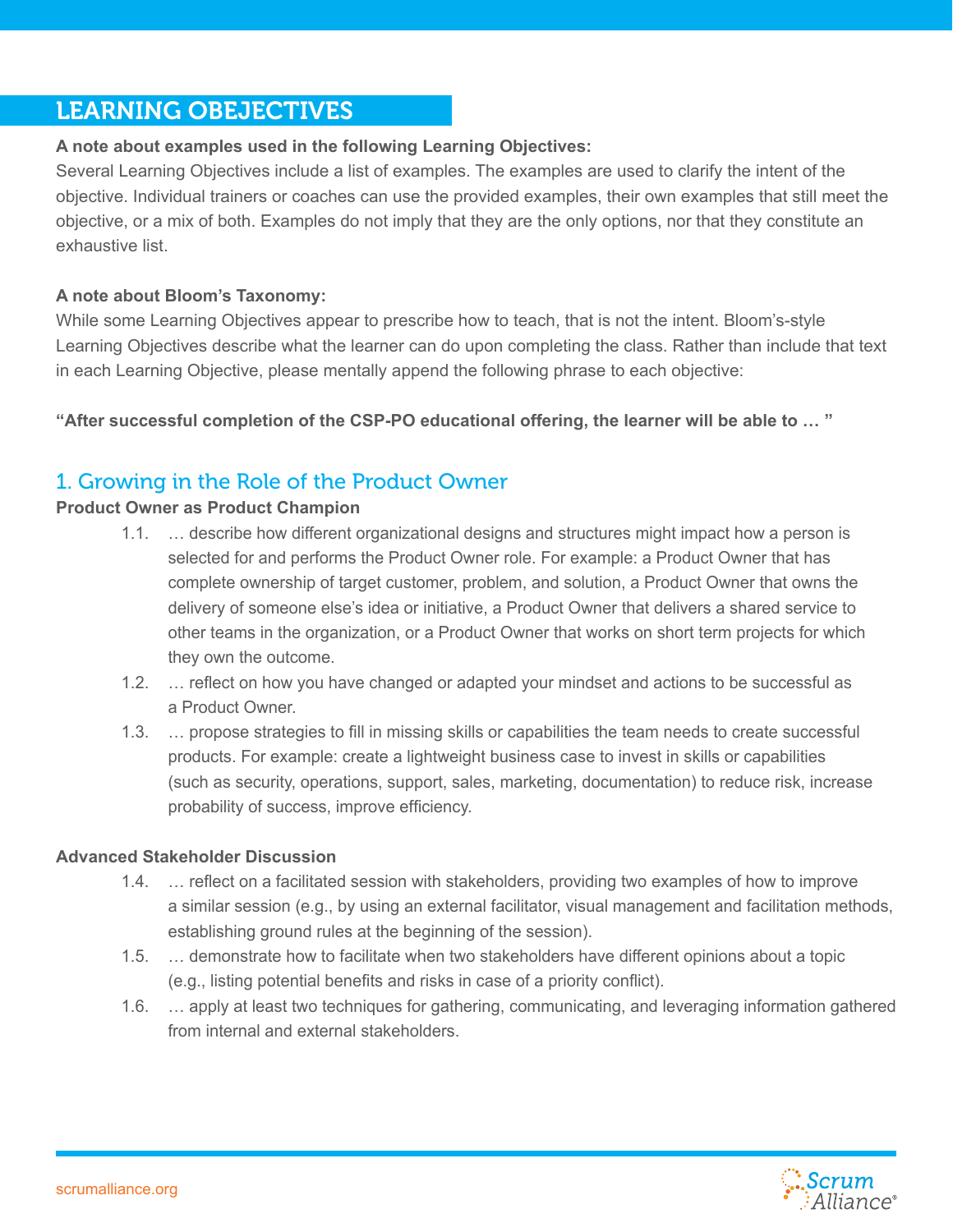### **Launching Scrum Teams**

- 1.7. … assess at least three reasons why the start of a new Scrum Team should be handled differently from a traditional project kickoff or charter (i.e., level of collaboration, lack of experience in Agile environments, importance of shared understanding).
- 1.8. … define and discuss how to use purpose, alignment, and context to accelerate teamwork for a new Scrum Team.
- 1.9. … evaluate the Product Owner's responsibility to define expectations for quality when the team forms.
- 1.10. … plan and schedule the launch of multiple Scrum Teams working on the same product.
- 1.11. … evaluate the launch of multiple Scrum Teams working on the same product and identify at least three improvement opportunities (e.g., use large-group facilitation formats like Open Space, employ visual facilitation, foster cross-team exchange and support, engage an outside facilitator).

## **Product Ownership with Multiple Teams**

- 1.12. … demonstrate at least two methods to support product backlog management across multiple teams.
- 1.13. … organize and facilitate a collaborative session to perform prioritization at scale (i.e., determine categories for comparison, agree on reference features or themes).
- 1.14. … describe at least three approaches that can be used as facilitation tools for scaled product development (e.g., team scoring, collaboration games, feature ownership, open prioritization meeting).

## 2.0 Implementing Purpose and Strategy

## **Market-Driven Product Strategy Practices**

- 2.1. … compare and contrast at least three different types of business models (e.g., time-based access [perpetual, annual, subscription], transaction, meter, service, etc.).
- 2.2. … develop a business model around a new product idea (e.g., business model canvas).
- 2.3. … construct a competitive analysis of a feature, product, and business.
- 2.4. … calculate the opportunity size of a product or feature (i.e., apply market research and collaborative methods to determine the potential size of the market for the product or feature).
- 2.5. … plan how to discover product attributes using a visual management method (e.g., value proposition design, business-model generation, Lean Startup canvas) and reflect about at least two improvements.

## **Complex Roadmapping and Release Planning**

- 2.6. … illustrate the role of a opportunity-driven product roadmap in linking organizational strategy to product development.
- 2.7. … demonstrate at least two techniques to structure a large product roadmap (e.g., user story map, two dimensional roadmap, timeline).
- 2.8. … define at least three components of a strategic, multi-team product roadmap (e.g., customer-needs hypothesis, features/epics, dates).

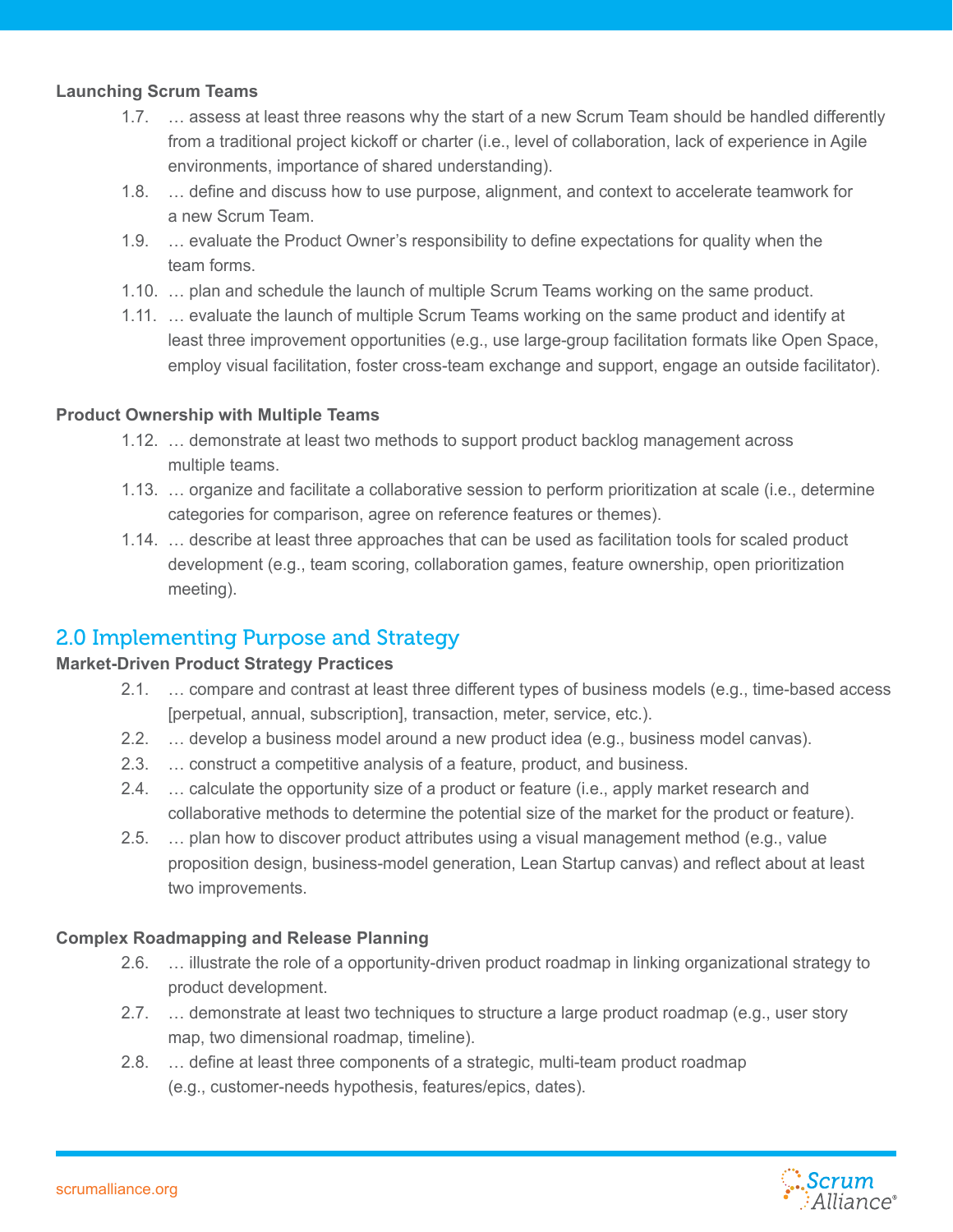- 2.9. … develop a product roadmap for a complex or large product (e.g., create a vision, prioritize features, identify dependencies, macro-level estimation, alignment to marketing plan or organizational events)
- 2.10. … apply at least two valid methods to determine the profitability of a product in an Agile context (e.g., calculate margin, total cost of ownership/TCO, cash flow, ).
- 2.11. … calculate the expected outcome or economic results of a product release given fixed and variable costs, and forecasted return of delivery.
- 2.12. … explain an iterative and incremental investment model for product development.
- 2.13. … demonstrate at least three ways how a return on investment can be improved (e.g., remove less important features, reduce time to market, apply prioritization and estimation methods that help determine the most valuable product features for the least investment).
- 2.14. … calculate the cost of delay for product features (i.e., determine potential losses and other risks).
- 2.15. … compare at least two approaches to fund Agile product development (e.g., time and materials with variable scope, short proptype projects, cost ceiling).
- 2.16. … develop a release strategy. For example, release incrementally to different market segments.
- 2.17. … define at least three potential measurable product launch goals.
- 2.18. … discuss at least five elements of a product launch plan and how to approach in the context of Scrum (e.g., preparing internal stakeholders or groups, preparing customers, collaborating to create communications, transition or migration plan, distribution plan).

# 3.0 Advanced Interactions with Customers and Users

## **Advanced Customer Research and Product Discovery**

- 3.1. … construct a plan to apply the steps of a customer development model (e.g., customer discovery, customer validation, customer creation, company building).
- 3.2. … demonstrate a method (or activity) to identify different customer groups (e.g., personae, target groups, market segmentation).
- 3.3. … demonstrate how to integrate customer development into product development.
- 3.4. … describe at least one approach to identify customer needs (e.g., Design Thinking, Lean Startup hypothesis).
- 3.5. … describe at least two in-person and online techniques for gathering, communicating, and leveraging information gathered from internal and external stakeholders (e.g., collaborative customer games, customer interviews, customer observations, Kano method, customer surveys).
- 3.6. … evaluate the fitness of given techniques for vision creation, generating new product ideas, roadmapping, prioritization or market research.
- 3.7. … create storyboards to communicate context, user flows, and interactions.

# 4.0 High Level Approaches for Testing Product Assumptions

- 4.1. … debate the efficacy of the Scrum framework for product discovery, product development, and production.
- 4.2. … explain at least two reasons why a lengthy product development cycle inhibits product discovery.
- 4.3. … plan a sprint review that offers an effective inspect-and-adapt opportunity for stakeholders, customers, and users based on the product increment that was built in the sprint.